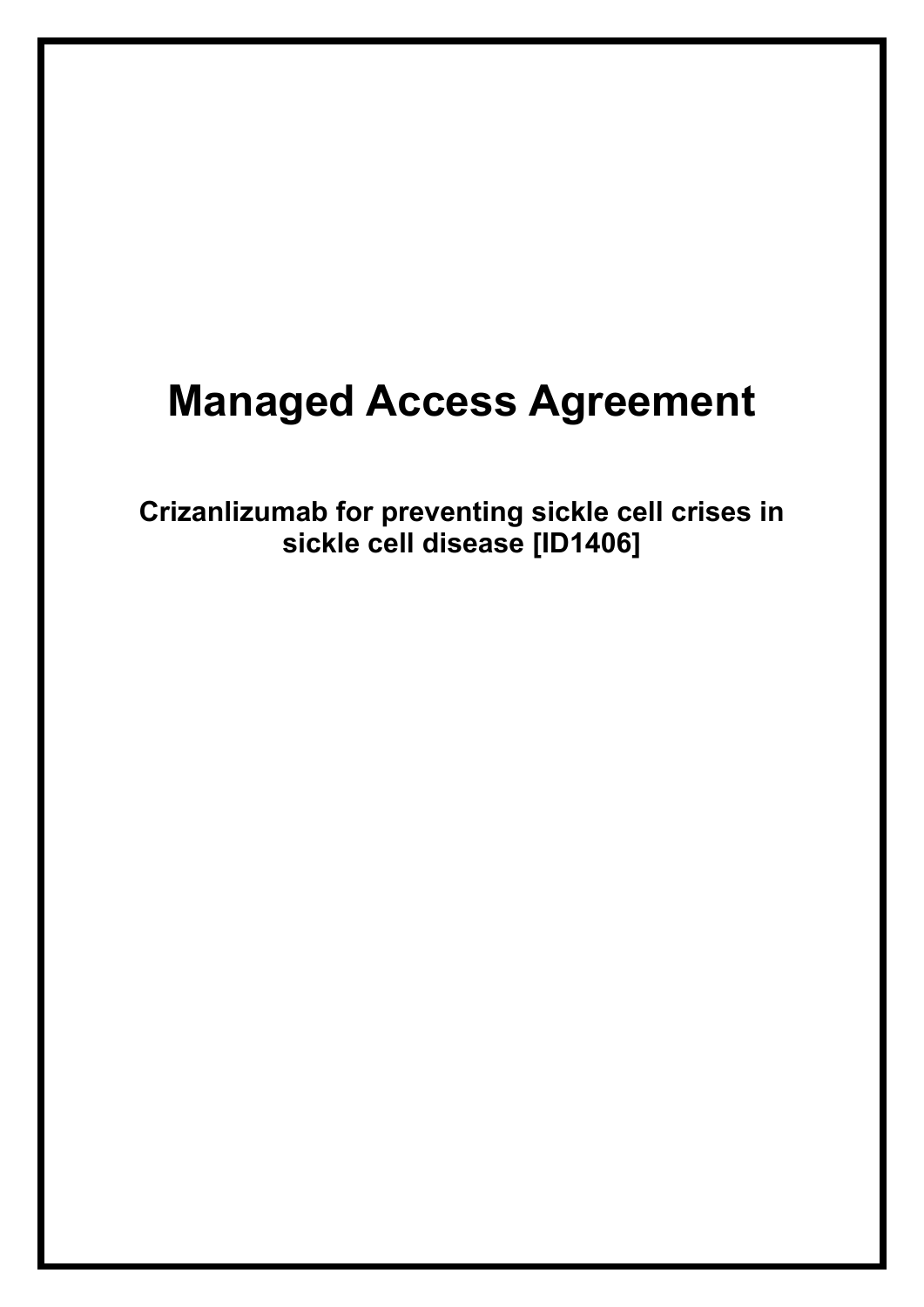### **NATIONAL INSTITUTE FOR HEALTH AND CARE EXCELLENCE**

#### **Data Collection Arrangement**

### **Crizanlizumab for preventing sickle cell crises in sickle cell disease**

**Company name:** Novartis Pharmaceuticals UK Ltd (the company)

**Primary source of data collection**: STAND trial (NCT03814746)

**Secondary source of data collection**: National Haemoglobinopathy Registry (NHR)

| <b>NICE Agreement Manager</b>                                          | Brad Groves - Associate Director,<br><b>Managed Access</b>                                                                                        |  |  |  |  |
|------------------------------------------------------------------------|---------------------------------------------------------------------------------------------------------------------------------------------------|--|--|--|--|
| <b>NHS England and NHS</b><br><b>Improvement Agreement Manager</b>     | Sharon Hodgson - National Programme<br>of Care Manager                                                                                            |  |  |  |  |
| <b>Novartis Agreement Manager</b>                                      | Heather Moses - Country Medical<br><b>Director</b>                                                                                                |  |  |  |  |
| <b>National Haemoglobinopathy</b><br><b>Registry Agreement Manager</b> | Sally Cavanagh - Clinical Information<br>Manager, NHSE&I<br>Farrukh Shah - Chair, National<br><b>Haemoglobinopathy Registry Steering</b><br>Group |  |  |  |  |

#### **1 Purpose of data collection arrangement**

The purpose of the agreement is to describe the arrangements and responsibilities for further data collection for crizanlizumab for preventing sickle cell crises in sickle cell disease (TA743). A positive recommendation within the context of a managed access agreement (MAA) has been decided by the NICE appraisal committee.

#### **2 Commencement and period of agreement**

2.1 This data collection arrangement shall take effect on publication of the MAA.

Data collection arrangement for the single technology appraisal of crizanlizumab for preventing sickle cell crises in sickle cell disease Issue date: September 2021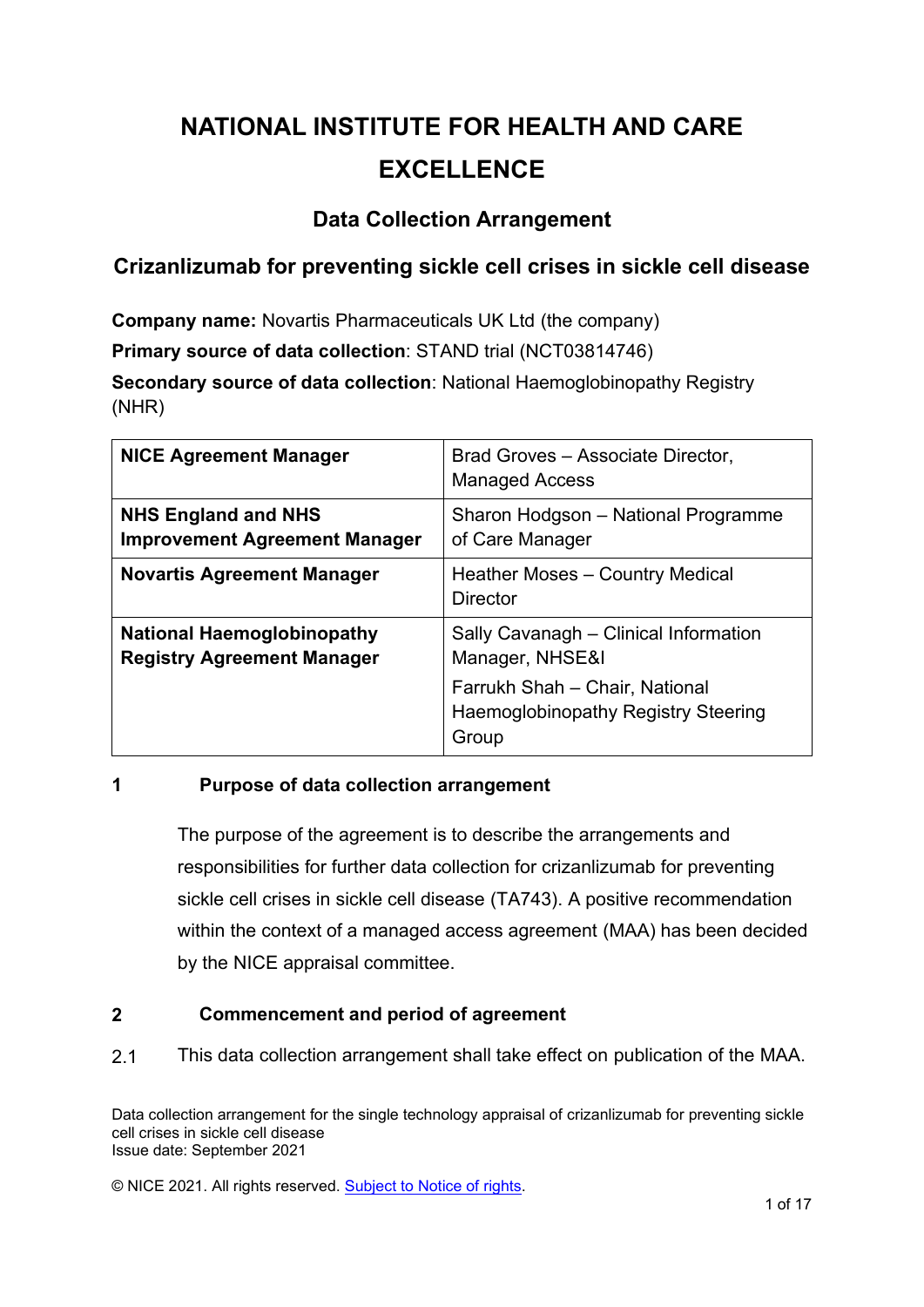2.2 Estimated dates for data collection, reporting and submission for guidance review are:

| End of data collection<br>(primary source) |              |
|--------------------------------------------|--------------|
| Data available for                         |              |
| development of Company                     |              |
| submission                                 |              |
| <b>Anticipated company</b>                 |              |
| submission to NICE for                     | January 2025 |
| review                                     |              |

- 2.3 The company anticipates the results from the additional data collected during the managed access period will be incorporated into an evidence submission and the updated economic model by January 2025.
- 2.4 The company acknowledges their responsibility to adhere as closely as possible to the timelines presented in this document.
- 2.5 NICE will, as far as is practicable, develop the scope and schedule a review into the NICE work programme to align with the estimated dates for the end of data collection. The review will use the NICE process and methods in place at the time the invitation to participate. For further details of the expected timelines for the NICE guidance review see the [technology](https://www.nice.org.uk/process/pmg19/chapter/acknowledgements) [appraisal process guide](https://www.nice.org.uk/process/pmg19/chapter/acknowledgements).
- 2.6 As part of the MAA, the technology will continue to be available through managed access after the end of data collection and while the guidance is being reviewed. This assumes that the data collection period ends as planned and the guidance review follows the timelines described in NICE's [guide to the processes of technology appraisal.](https://www.nice.org.uk/process/pmg19)

Data collection arrangement for the single technology appraisal of crizanlizumab for preventing sickle cell crises in sickle cell disease Issue date: September 2021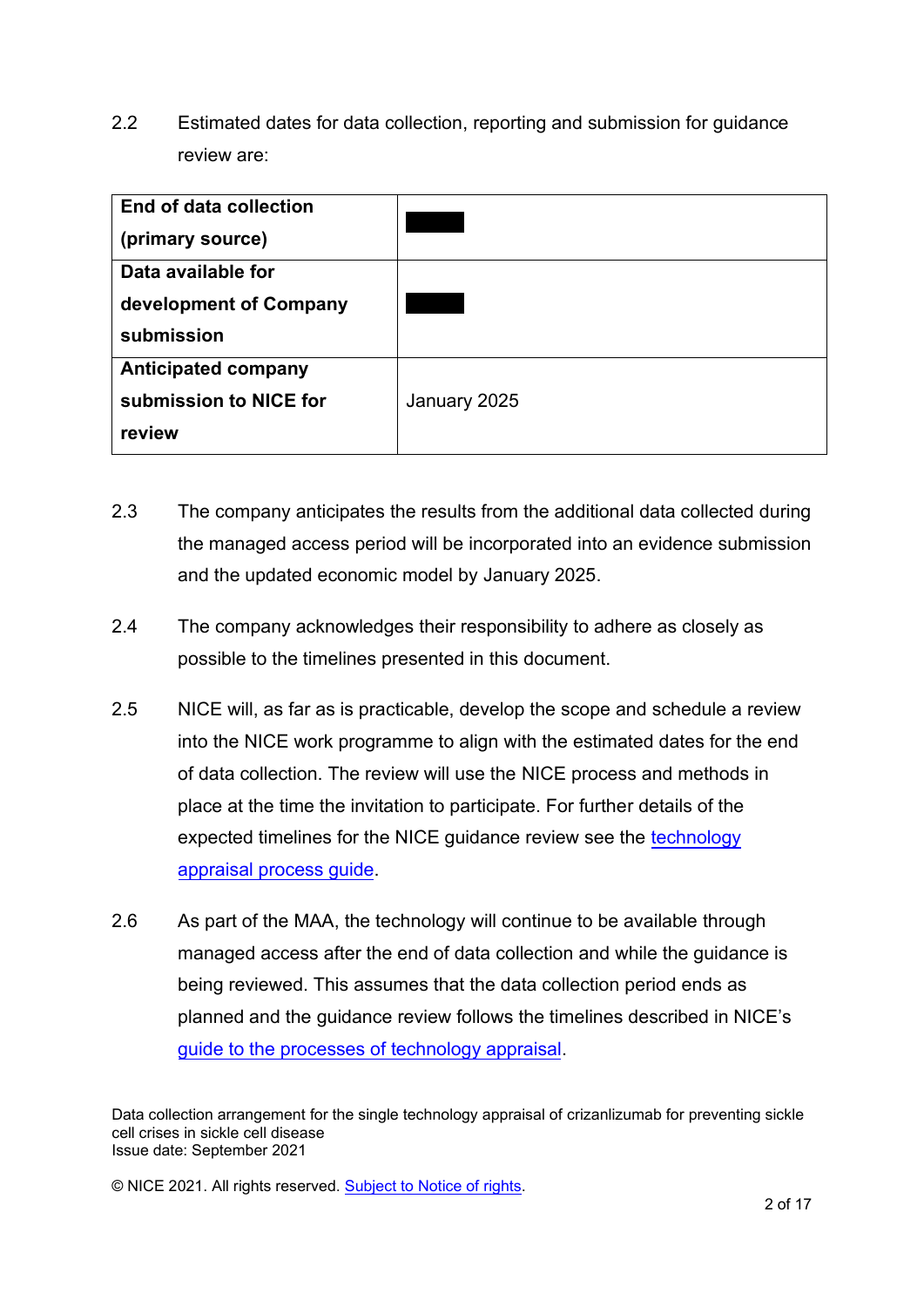- 2.7 The company is responsible for paying all associated charges for a guidance review. Further information is available on the [NICE website.](https://www.nice.org.uk/about/what-we-do/our-programmes/nice-guidance/nice-technology-appraisal-guidance/charging/procedure-ta)
- 2.8 The company must inform NICE and NHS England and NHS Improvement (NHSE&I) in writing of any anticipated changes to the estimated dates for data collection at the earliest opportunity.
- 2.9 Any changes to the terms or duration of any part of the data collection arrangement must be approved by NICE and NHSE&I.
- 2.10 If data collection is anticipated to conclude earlier than the estimated dates for data collection, for example due to earlier than anticipated reporting of an ongoing clinical trial, the company should note:
	- Where capacity allows, NICE will explore options to reschedule the guidance review date to align with the earlier reporting timelines.
	- It may be necessary to amend the content of the final real-world data report (for example if planned outputs will no longer provide meaningful data).
- 2.11 If data collection is anticipated to conclude later than the estimated dates for data collection, the company should note:
	- The company must submit a written request to NICE and NHSE&I, with details of the extension requested, including an explanation of the factors contributing to the request.
	- It may be necessary for the company to mitigate the impact of any delay, and reduce any risks of further delays.
	- In the event of an extension, it may not be possible to amend the date of the final real-world data report, although NICE will explore options with NHR to provide data over the extended period.

Data collection arrangement for the single technology appraisal of crizanlizumab for preventing sickle cell crises in sickle cell disease Issue date: September 2021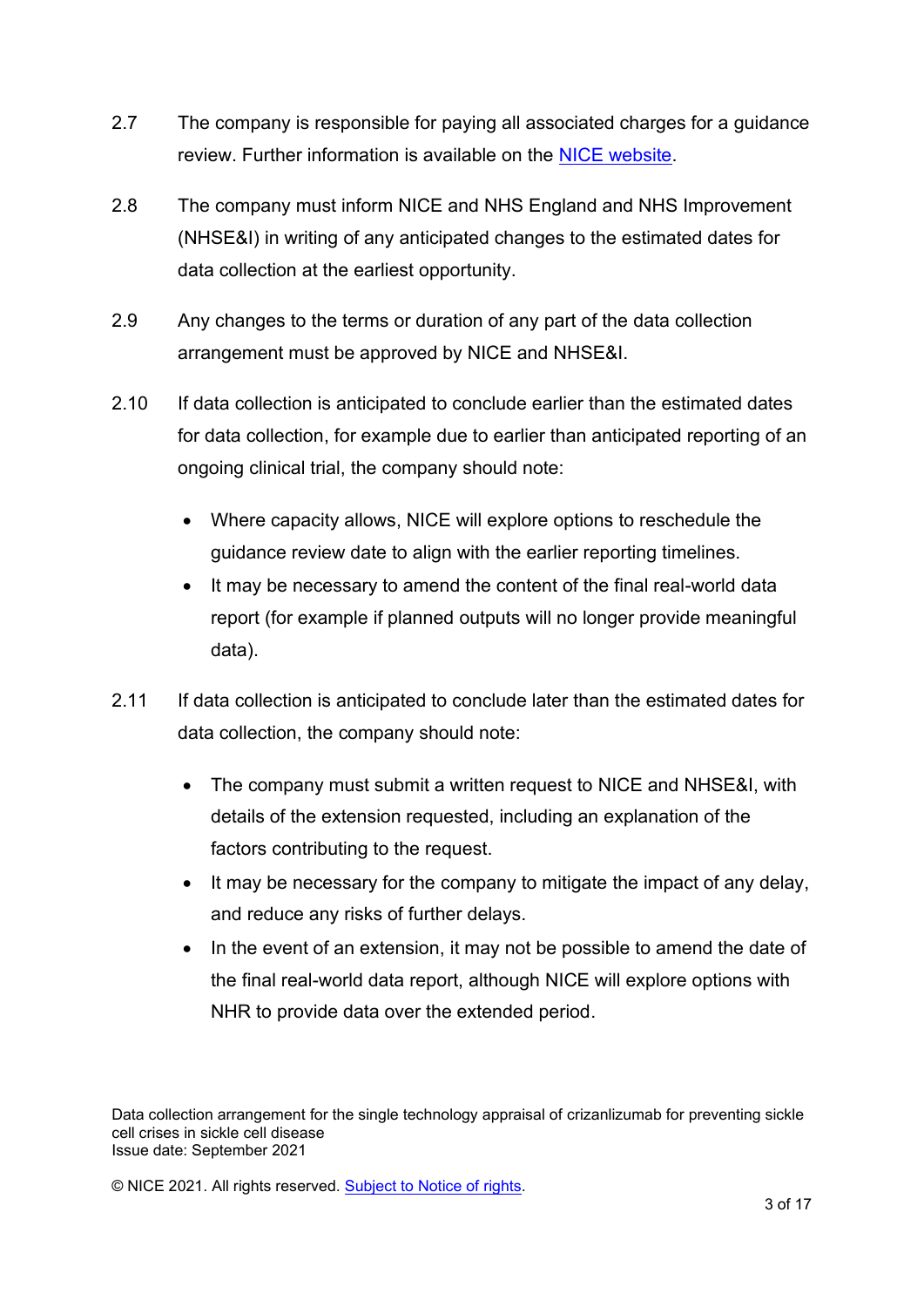- 2.12 The company acknowledges their responsibility to provide an evidence submission for a guidance review for this technology to NICE under all circumstances following a period of managed access.
- 2.13 NICE and NHSE&I may consider this Data Collection Agreement no longer valid, and withdraw the technology from the MAA for the following, nonexhaustive, grounds:
	- The primary sources of data are delayed, without reasonable justification.
	- The primary sources of data are unlikely to report outcome data that could resolve the uncertainties identified by the NICE committee.
	- Amendments are made to the marketing authorisation.

#### **3 Patient eligibility**

- 3.1 Key patient eligibility criteria for the use of crizanlizumab during managed access include:
	- Patient has a confirmed diagnosis of sickle cell disease.
	- Patient is aged 16 and over and has had 2 or more confirmed sickle cell crises (vaso-occlusive crises) in the previous 12 months. A sickle cell crisis is as an acute painful episode that requires pain relief medication to manage at home or in hospital.
	- Application for treatment is made by a Specialised Haemoglobinopathy Team having been discussed and approved by the Haemoglobinopathy Coordinating Centres Multi-Disciplinary Team prior to initiation of treatment.
	- Crizanlizumab will be otherwise used as set out in its Summary of Product Characteristics (SmPC).

Data collection arrangement for the single technology appraisal of crizanlizumab for preventing sickle cell crises in sickle cell disease Issue date: September 2021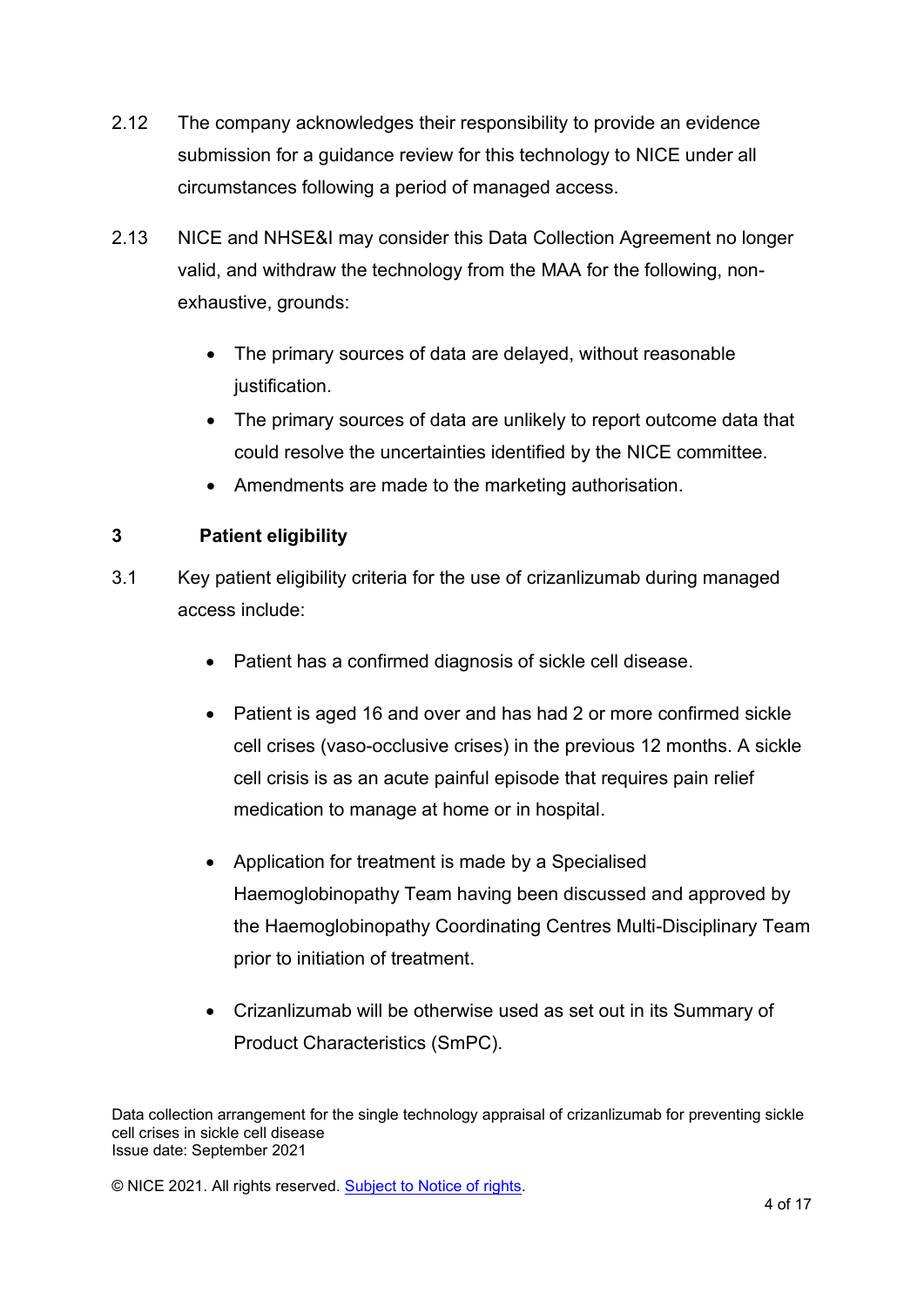3.2 The estimated patient numbers per year for this technology within managed access are:

| As estimated by the company                             | Year 1: 314 |
|---------------------------------------------------------|-------------|
|                                                         | Year 2: 470 |
|                                                         | Year 3:470  |
| As estimated by NICE Resource Impact<br>Assessment team | Year 1: 314 |
|                                                         | Year 2: 470 |
|                                                         | Year 3:470  |

#### **4 Area(s) of clinical uncertainty**

- 4.1 The appraisal committee identified the following key areas of uncertainty during the course of the appraisal process:
	- 1. long term clinical effectiveness of crizanlizumab, including after stopping treatment.
	- 2. Whether patients with recurrent vaso-occlusive crisis (VOCs) have the same utility values outside of a VOC event that leads to hospitalisation.
	- 3. Patient weight, gender mix, and concomitant hydroxycarbamide (HC/HU) use may not reflect clinical practice.
	- 4. Concerns over the model structure.
- 4.2 The appraisal committee expect further data collection would allow for a new model to be presented at the guidance review.
- Data collection arrangement for the single technology appraisal of crizanlizumab for preventing sickle 4.3 The appraisal committee concluded that further data collection within managed access could resolve these clinical uncertainties. The committee were aware that data from the STAND trial is due to become available in 2023 and 2028. It agreed that 2023 was a reasonable timeframe for data

cell crises in sickle cell disease Issue date: September 2021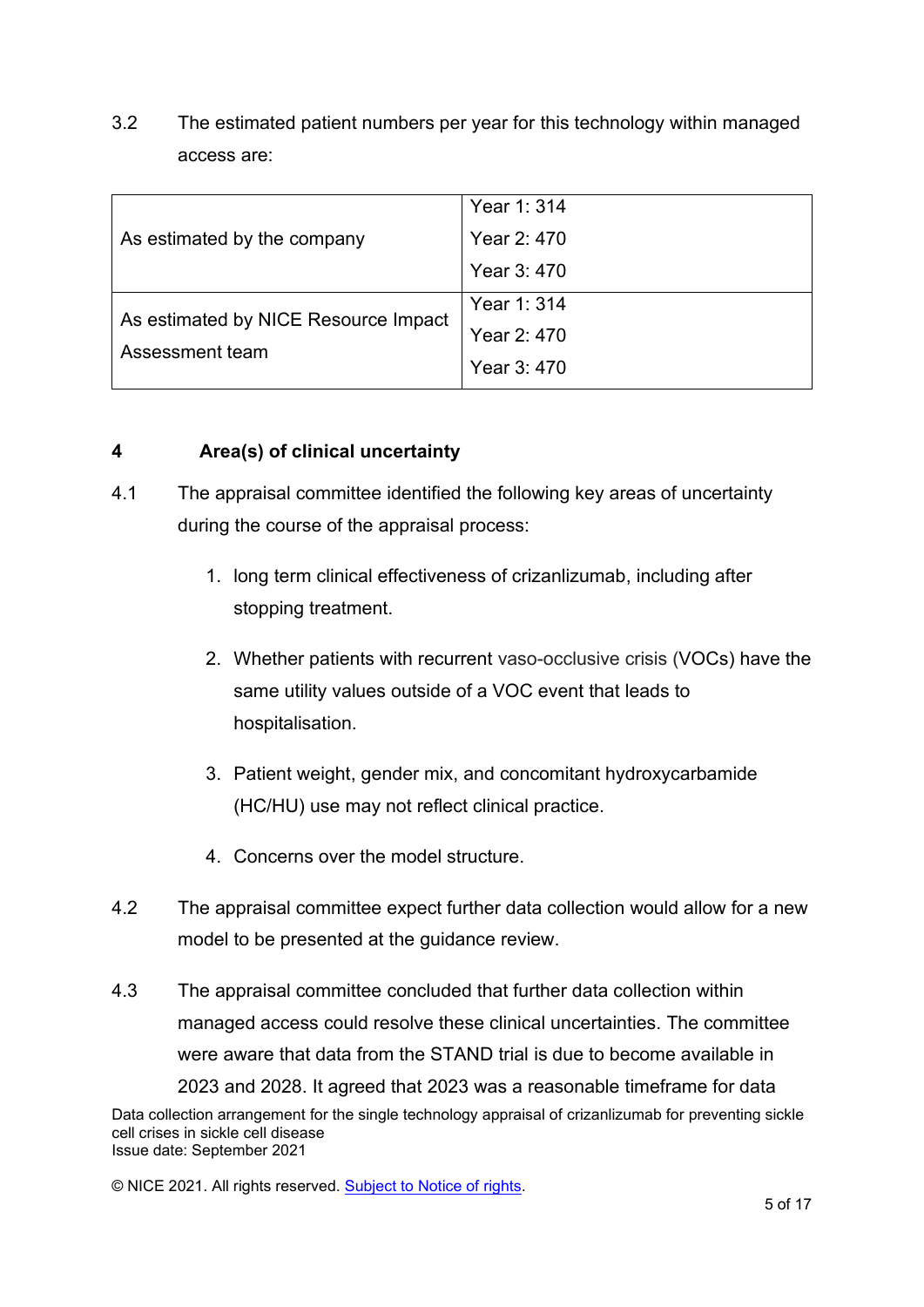collection and would likely be sufficient to potentially resolve the clinical uncertainties. For further details of the committee's discussion see section 3 of the Final Appraisal Document.

#### **5 Sources of data collection**

#### *Primary and secondary sources of data collection*

| Primary source(s) | $\circ$ STAND trial (NCT03814746)   |
|-------------------|-------------------------------------|
| Secondary sources | National Haemoglobinopathy Registry |

#### *Description of sources*

- 5.1 The purpose of the ongoing phase III STAND trial (NCT03814746) is to assess the efficacy and safety of two doses of crizanlizumab (5.0 mg/kg and 7.5 mg/kg) versus placebo in adolescent and adult SCD patients with history of vaso-occlusive crisis (VOC) leading to a healthcare visit. This multicentre, placebo-controlled, parallel, double blind clinical study in SCD patients 12 years of age and older started in July 2019 with a recruitment target of 240 participants. Patients will be randomised in a 1:1:1 ratio to receive either 5.0 mg/kg or 7.5 mg/kg crizanlizumab or placebo. Central randomisation will be stratified by concomitant HC/HU usage (yes/no) and baseline rate of VOCs leading to healthcare visit in 12 months prior to screening (2-4 VOCs vs  $\geq 5$ ) VOCs). The study is planned for one year, with an open label extension (5 years on investigational treatment).
- 5.2 The National Haemoglobinopathy Registry (NHR) is a confidential database of patients with red cell disorders living in the UK. Data is entered onto the NHR by a patient's healthcare team. The NHR is commissioned by NHSE&I and operated by Medical Data Solutions and Services (MDSAS) under a data processing contract.

Data collection arrangement for the single technology appraisal of crizanlizumab for preventing sickle cell crises in sickle cell disease Issue date: September 2021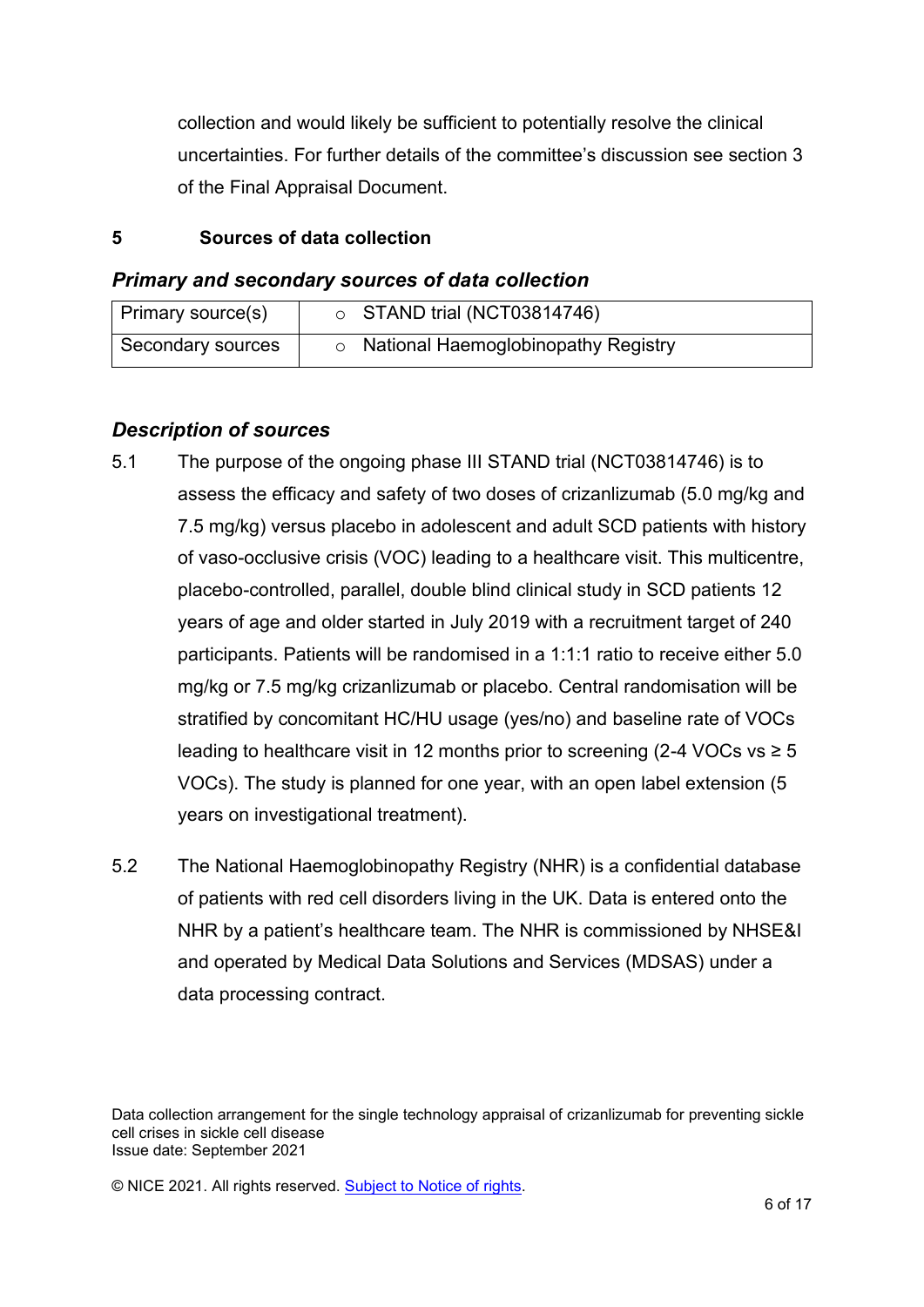#### **6 Outcome data**

#### *Clinical trial*

6.1 **Primary endpoint** - Annualised rate of VOC events leading to a healthcare visit in each treatment group over the first year post-randomisation

#### **Secondary endpoints**

- o Annualised rate of all VOCs leading to a healthcare visit and treated at home over the first year post randomisation
- o Annualised rate of VOCs managed at home over the first year post randomisation
- o Duration of VOCs leading to healthcare visit over the first year post randomisation
- o Number and percentage of subjects free from VOCs leading to a healthcare visit in each group over the first year post randomisation
- o The time to first and second VOC calculated respectively as the time from date of randomisation until the first and the second VOC leading to a healthcare visit over the first year post randomisation
- o Annualised rate of visits to clinic, Emergency room (ER) and hospitalisations, both overall and VOC-related over the first year post randomisation
- o To assess SCD-related renal damage in each group evolution of albuminuria and ACR over the first year post randomisation
- o PK parameters after the first and fifth dose (e.g., AUC, Cmax, Tmax, half-life)
- $\circ$  PD parameters (P-selectin inhibition) after the first and fifth dose
- Exploratory endpoints
- To assess quality of life in each group

Data collection arrangement for the single technology appraisal of crizanlizumab for preventing sickle cell crises in sickle cell disease Issue date: September 2021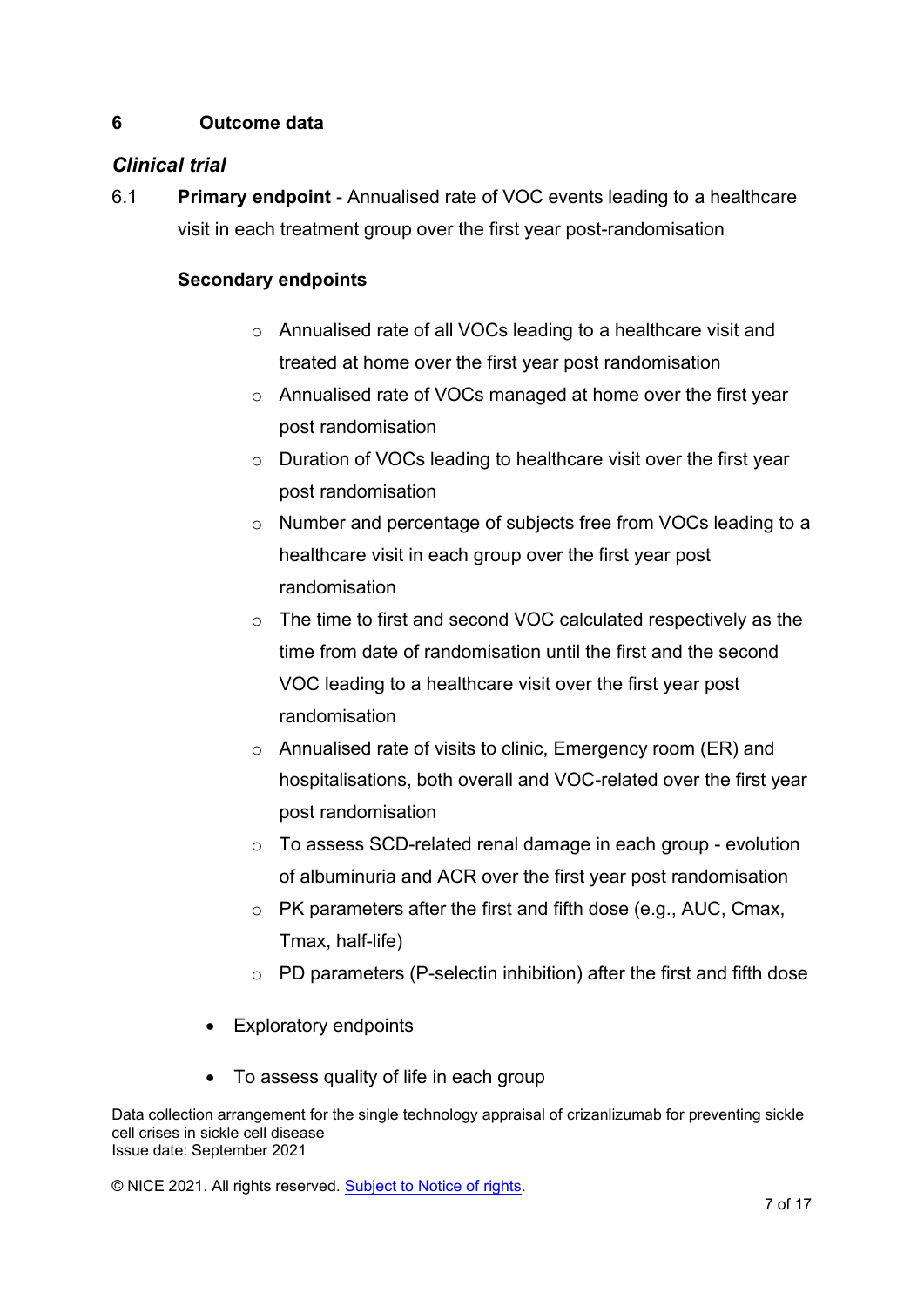- o Change from baseline in the T-scores of each domain as measured by the ASCQ-Me (Adult Sickle Cell Quality of Life Measurement Information System) Short Forms for adults over the first year post randomisation
- o Number of work or school absences due to sickle cell pain crisis as measured by the Sickle Cell Pain Diary - Self report (SCPD-S)
- $\circ$  Impact on activities of daily living due to sickle cell pain crisis as measured by the SCPD-S
- o Fatigue, sleep quality, emotional health due to sickle cell pain crisis as measured by the SCPD-S
- To assess SCD-related organ function/damage
	- o Presence and evolution of leg ulcers
	- o Evolution of cardiac function
- To assess the annualised rate of other acute pain crises managed at home
	- o Annualised rate of other acute pain crises managed at home (based on documentation by health care provider following contact with subject) over the first year post randomisation
	- o Annualised rate of other acute pain crises managed at home (based on documentation by health care provider following contact with subject) over the first year post randomisation
- Analysis of soluble biomarkers
	- o P-selectin inhibition, efficacy and safety endpoints
	- o Mutations in beta globin gene

Data from the phase III STAND trial will provide additional evidence on the efficacy and safety of crizanlizumab. Patients will be followed for up to 5 years to allow for assessment of longer-term efficacy and safety of treatment. The impact of crizanlizumab on prevention of both VOCs leading to a healthcare facility visit and those managed at home will be assessed as

Data collection arrangement for the single technology appraisal of crizanlizumab for preventing sickle cell crises in sickle cell disease Issue date: September 2021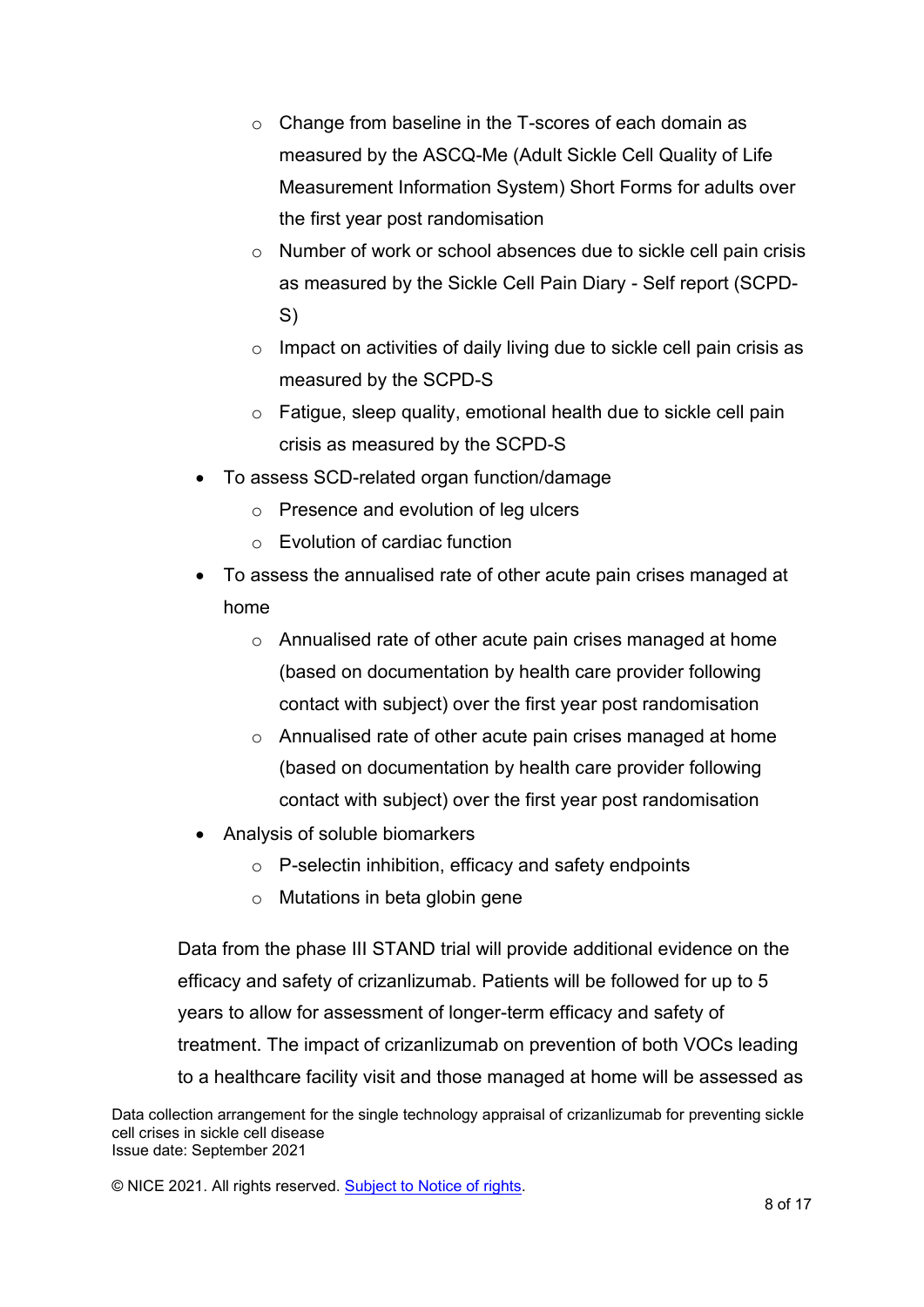well as the duration of VOCs. Additional quality of life assessments will be conducted compared with the phase II study using two SCD-specific QoL tools (Adult Sickle Cell Quality of Life Measurement information System [ASCQ-Me] and Sickle Cell Pain Diary – Self report [SCPD-S]).

#### *Data collected in clinical practice*

- 6.2 NHR will collect the following outcomes on patients treated with crizanlizumab through its registry unless it is determined by the Managed Access Oversight Group that no meaningful data will be captured during the period of data collection:
	- Number of patients starting treatment
	- Patient characteristics, including gender, age, frequency of VOCs in each financial year for duration of treatment, and weight
	- Proportion of patients treated with HC/HU whilst on crizanlizumab
	- Number of VOCs in the last financial year that lead to accident and emergency attendance or hospital admission
	- Other mandatory data fields collected by NHR as part of its usual data collection. For further information please refer to the [NHR dataset.](https://nhr.mdsas.com/)

Data collection arrangement for the single technology appraisal of crizanlizumab for preventing sickle cell crises in sickle cell disease Issue date: September 2021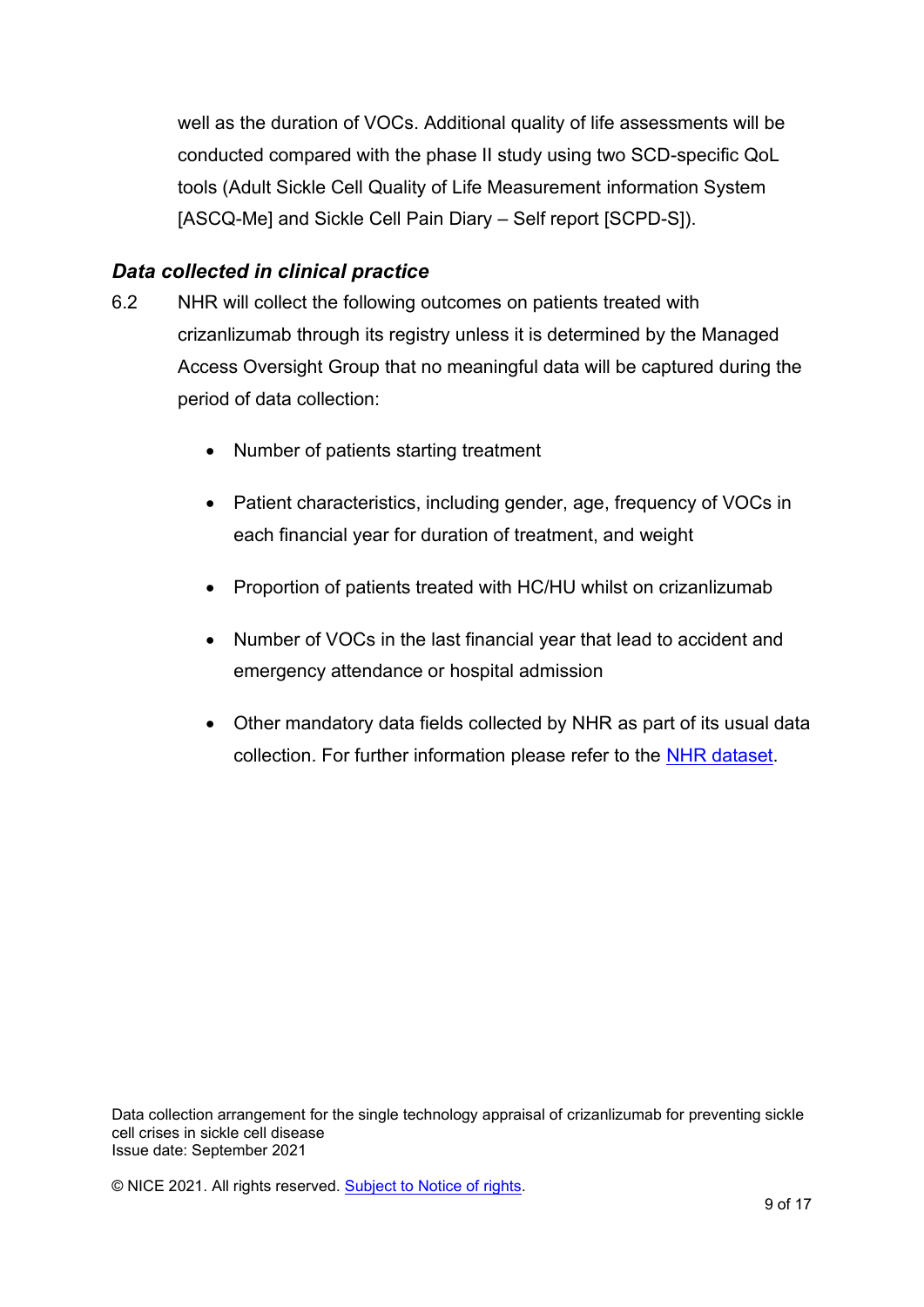Table 1: Outline of assessments to be collected for patients

| <b>Assessment</b>                                                                                                          | <b>Rationale</b>                                | <b>Frequency</b>             |           |           |          | Data collection<br>responsibility                               | <b>Data</b><br>collection<br>tool |
|----------------------------------------------------------------------------------------------------------------------------|-------------------------------------------------|------------------------------|-----------|-----------|----------|-----------------------------------------------------------------|-----------------------------------|
|                                                                                                                            |                                                 | Baseline / Pre-<br>treatment | 3-monthly | 6-monthly | Annually |                                                                 |                                   |
| Age                                                                                                                        | Patient baseline<br>characteristics             | $\mathsf{x}$                 |           |           |          | patient's<br>healthcare team<br>at the centre<br>providing care | <b>NHR</b>                        |
| Gender                                                                                                                     |                                                 | X                            |           |           |          |                                                                 |                                   |
| Weight                                                                                                                     |                                                 | X                            |           |           |          |                                                                 |                                   |
| Received HC/HU in the<br>past 12 months                                                                                    | To calculate<br>proportion who<br>receive HC/HU |                              |           |           | X        |                                                                 |                                   |
| Number of VOCs in the<br>last financial year that<br>lead to accident and<br>emergency attendance or<br>hospital admission | To calculate annual<br>VOC rate                 | X                            |           |           | X        |                                                                 |                                   |

Data collection arrangement for the single technology appraisal of crizanlizumab for preventing sickle cell crises in sickle cell disease Issue date: September 2021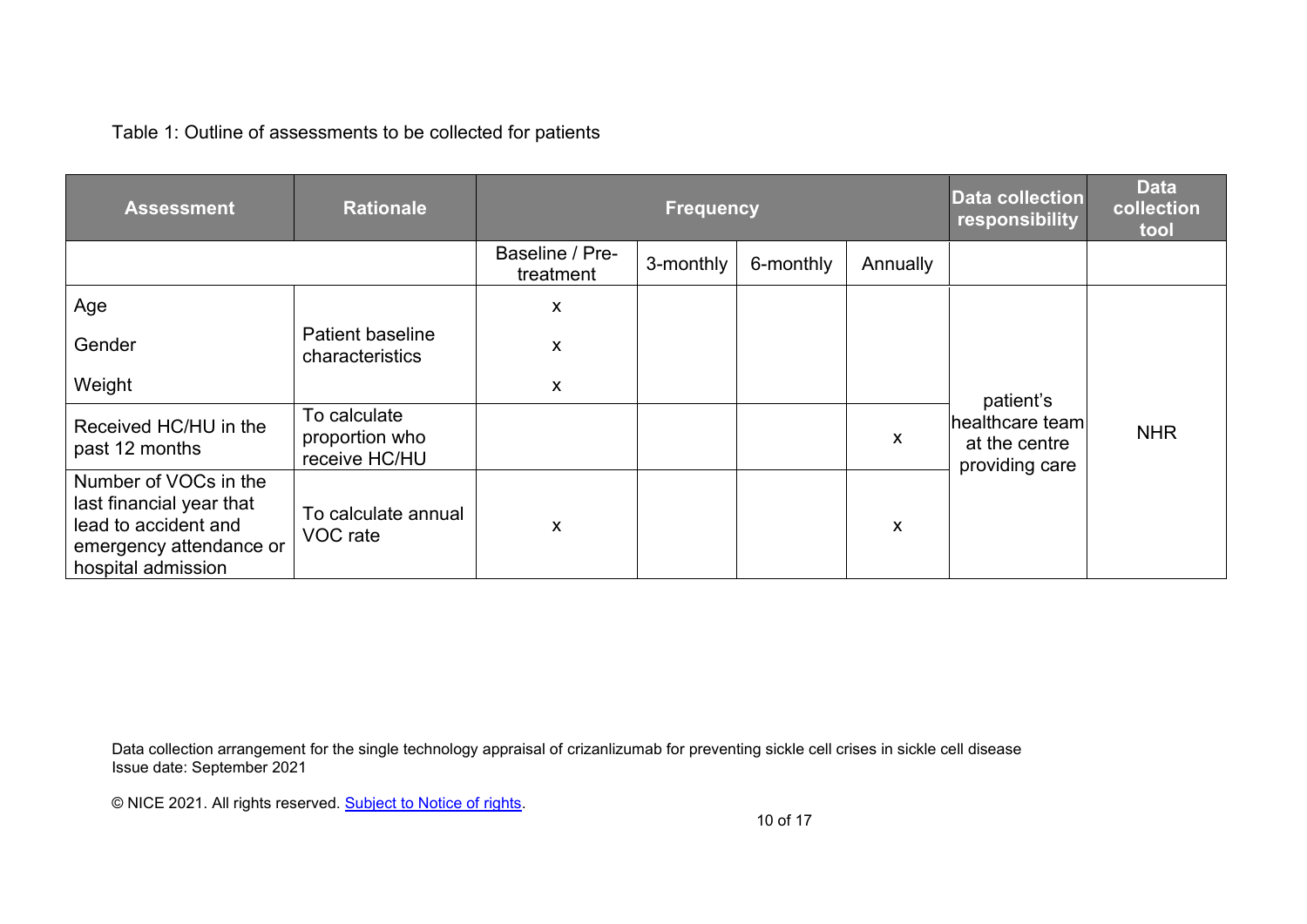#### **7 Data collection in clinical practice: responsibilities and outputs**

- 7.1 NHR data is collected and entered by a patient's healthcare team at the treating centre.
- 7.2 NHSE&I, is the custodian of the NHR and the data controller of data use for secondary purposes. NHSE&I commissions Medical Data Solutions and Services Ltd (MDSAS Ltd) to provide the data platform for the collection of data into the NHR.
- 7.3 NHSE&I will be responsible for analysing the data and producing the corresponding reports, which will include anonymised summary data. NHSE&I will provide 6-monthly reports based on data collected by the NHR to be reviewed by the Managed Access Oversight Group. The data analysis plan will provide further detail on the schedule for delivery and the outcomes to be reported.

#### **8 Data analysis plan**

#### *Clinical trials*

8.1 The primary analysis will be conducted once all randomised subjects have reached one year of investigational treatment or discontinued within year 1 – estimated early 2023. Following the primary analysis, unblinding and change from placebo to crizanlizumab or to an alternative dose of crizanlizumab will be permitted for each individual subject. It is planned to observe subjects for 5 years on investigational treatment, however early termination of the study could be considered.

The study will be completed when all the randomised subjects have either completed or discontinued the study treatment and/or the 105 days follow-up period. Estimated study completion is 2027.

8.2 Database lock is estimated to be in the with data availability in

Data collection arrangement for the single technology appraisal of crizanlizumab for preventing sickle cell crises in sickle cell disease Issue date: September 2021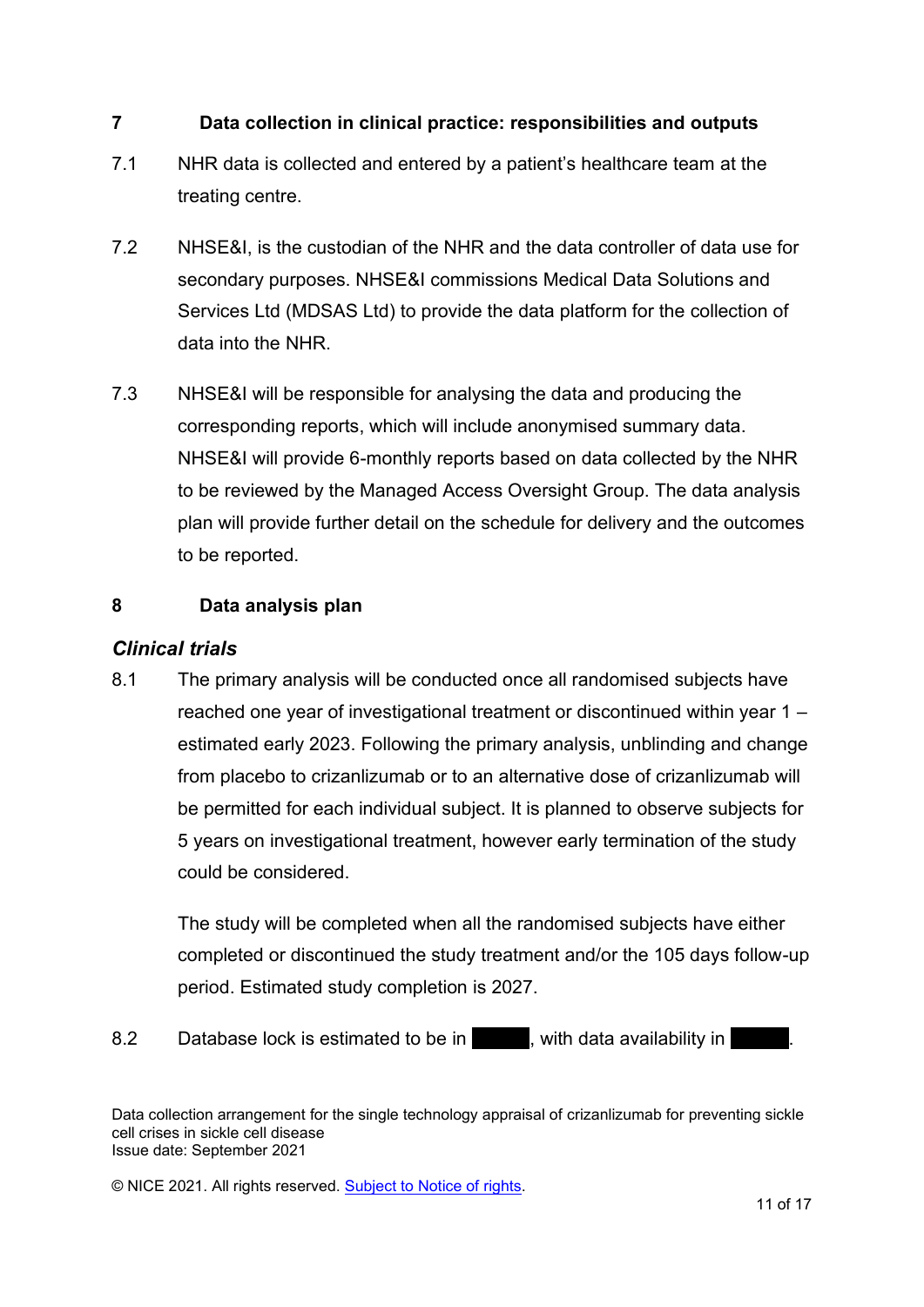#### *Data collected in clinical practice*

- 8.3 NHSE&I in partnership with NICE and the company will be responsible for the development of a data analysis plan within 6 months following the commencement of this agreement, for review by NICE's Managed Access Oversight Group. This will detail the methodologies used and analyses that will be produced for the interim and final reports.
- 8.4 At a minimum the number of patients starting treatment will be shared at each Managed Access Oversight Group Meeting to monitor the uptake in clinical practice. At the end of the data collection period a final report for the company and NHSE&I will be provided including analyses based on the NHR dataset. The necessary controls will be put in place to ensure that patient confidentiality is not put at risk. The report will be shared with the company in advance of the planned review of guidance. The availability of the final report will be aligned to the availability of data from the primary source, (STAND trial). The end of NHR data collection will be approximately 8 months prior to the availability of the final report to allow for NHS trusts to upload data, data cleaning, and report production.

#### **9 Ownership of the data**

- 9.1 For all clinical trial data listed above, including the STAND trial data, the company will be the owner of all intellectual property rights in that data.
- 9.2 The data collected in clinical practice by NHR is derived from patient-level information collected by the NHS, as part of the care and support of haemoglobinopathies and rarer inherited anaemias. NHSE&I is the custodian of the NHR and commissions Medical Data Solutions and Services Ltd (MDSAS Ltd) to provide to provide the data platform for the collection of data into the NHR.

Data collection arrangement for the single technology appraisal of crizanlizumab for preventing sickle cell crises in sickle cell disease Issue date: September 2021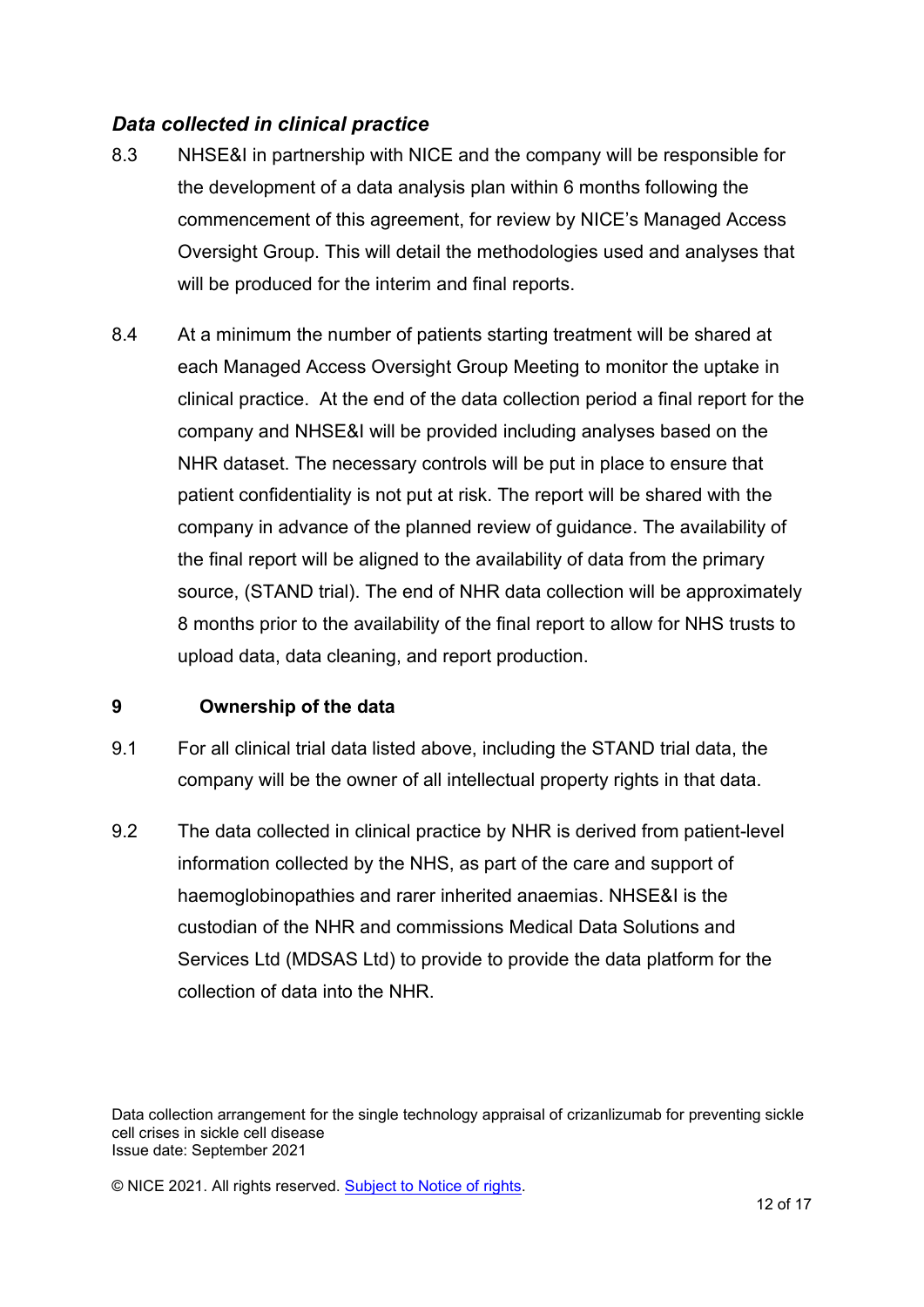- 9.3 The company (Novartis) will not have access to the NHR patient data, but will receive reports using anonymised summary data, with appropriate governance controls in place.
- 9.4 NHR data is collected and entered by a patient's healthcare team. All necessary governance arrangements have been established and for collecting and processing these data the NHR relies on the following legal bases for the secondary use of data:
	- For the purposes of preventative or occupational medicine and providing health and treatment management systems and services (Article 9(2)(h) of the GDPR)
	- To ensure high standards of quality and safety of health care (Article 9(2)(i) of the GDPR)
	- For the purposes of archiving in the public interest, and using data for scientific research purposes, and statistical analysis (Article 9(2)(j) of the GDPR)

#### **10 Funding for data collection and analysis**

- 10.1 The company will be required to pay direct and associated costs related to the collection and analysis of crizanlizumab data by NHR including, but not limited to:
	- Amendment of the NHR dataset;
	- Database management including data processing and quality assurance;
	- All costs related to the production of interim and final analyses and reports;

Data collection arrangement for the single technology appraisal of crizanlizumab for preventing sickle cell crises in sickle cell disease Issue date: September 2021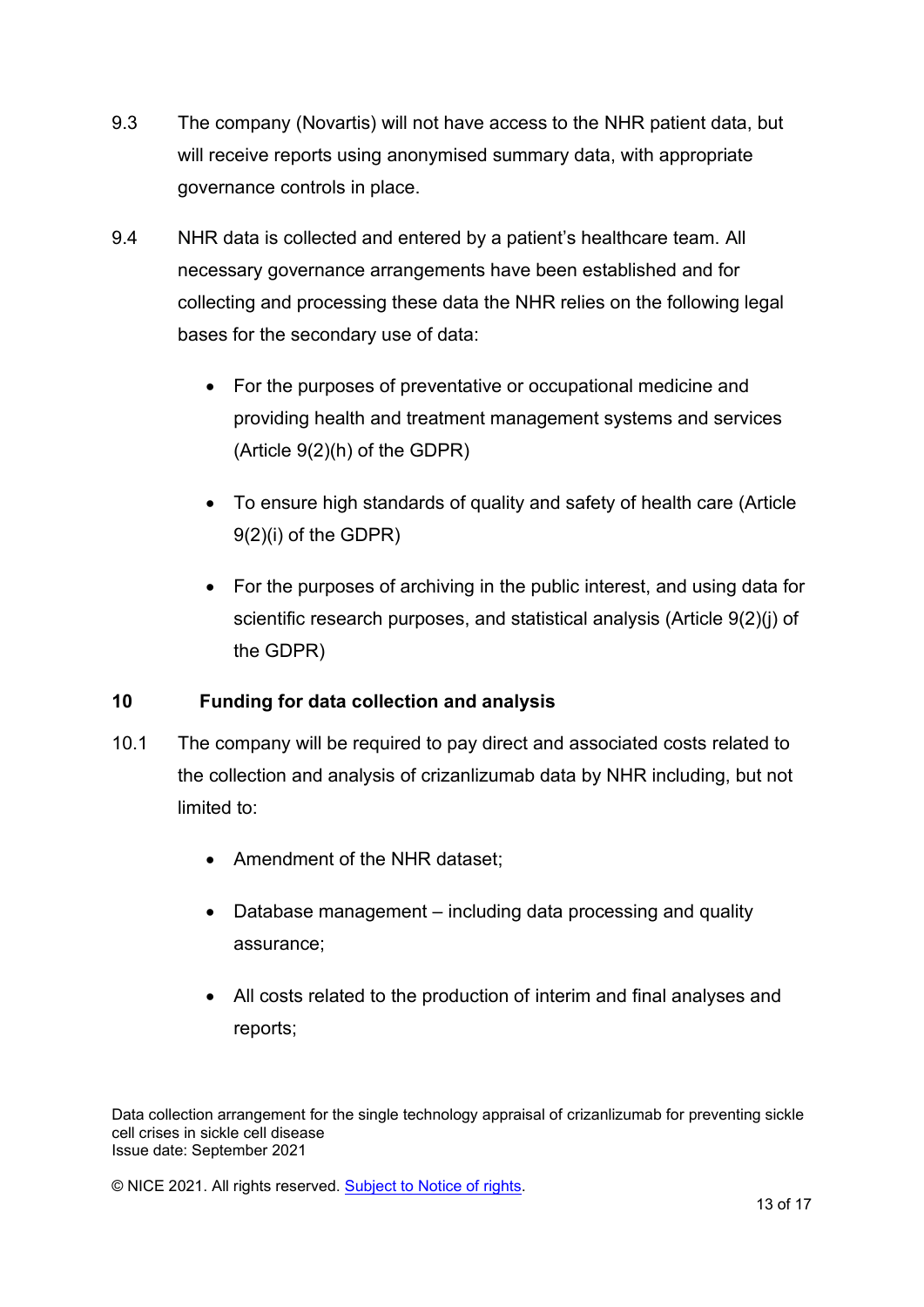- Costs associated with accessing and linking data to other sources (if applicable);
- Any other costs identified that are relevant to data collection and analysis associated with the uncertainties identified by the NICE appraisal committee.
- 10.2 The company and NHSE&I will be responsible for reaching and documenting a separate agreement concerning the costs of data collection and analysis.
- 10.3 The company will be required to provide NICE assurance that separate agreements concerning the resources required to operationalise data collection and analyses have been agreed with NHSE&I within 6 months of the publication of the MAA.
- 10.4 NHSE&I will be required to provide NICE assurance that the funding and resources required to deliver the data collection and analyses are in place for all patients receiving this technology through managed access.
- 10.5 The relevant terms of these agreements should be presented to the Managed Access Oversight Group for review within 6 months of the publication of the MAA.

#### **11 Monitoring arrangements**

- 11.1 NICE will convene a Managed Access Oversight Group with representation from NICE, the company, patient groups, clinicians, NHSE&I, and a representative of the NHR.
- 11.2 The Managed Access Oversight Group exists to oversee the operation of all aspects of the MAA and to address issues that may arise throughout the MAA term. The Managed Access Oversight Group is responsible for ensuring the data collection is on track and the analyses required for the NICE guidance review can be delivered. A detailed description of the

Data collection arrangement for the single technology appraisal of crizanlizumab for preventing sickle cell crises in sickle cell disease Issue date: September 2021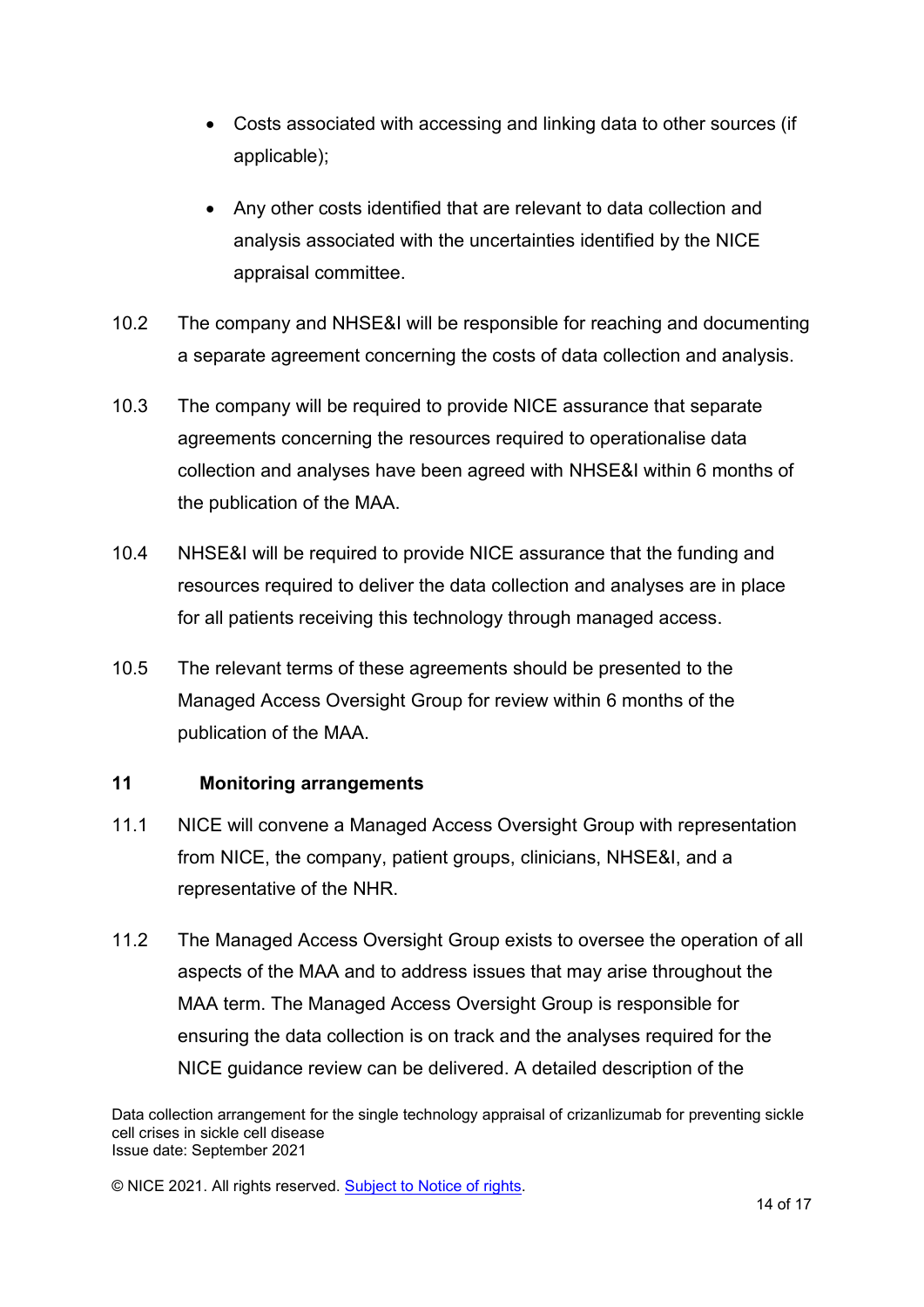Managed Access Oversight Group function will be available in a Terms of Reference document produced by NICE.

11.3 The Managed Access Oversight Group will meet at 6 monthly intervals throughout the MAA period.

#### **12 Patient Safety**

12.1 The company, and clinical Managed Access Oversight Group members if applicable, have a responsibility to report any suspected unexpected serious adverse reactions (SUSARs) to the Managed Access Oversight Group. The Managed Access Oversight Group will assess any SUSARs and, if potential safety concerns are confirmed, will take steps, as appropriate, to mitigate the risk including but not limited to updating the eligibility criteria or recommending that the managed access be halted.

#### **13 Publication**

- 13.1 A final report which includes analysis of data collected through the NHR will be produced. This report will be provided to NHSE&I and the company at the end of the managed access period. The final report will be available to use as part of the evidence available for the company's submission to NICE as part of the guidance review will also form part of NHSE&I's submission to the guidance review. The final report will therefore be publicly available during the guidance review.
- 13.2 Interim reports will be produced, which will be shared with the Managed Access Oversight Group at regular intervals during the data collection period. These reports will be used to determine whether real-world data collection is proceeding as anticipated and will not form part of the guidance review.
- 13.3 The publication of any data from the NHR directly related to this Data Collection Agreement is not permitted without the permission of the

Data collection arrangement for the single technology appraisal of crizanlizumab for preventing sickle cell crises in sickle cell disease Issue date: September 2021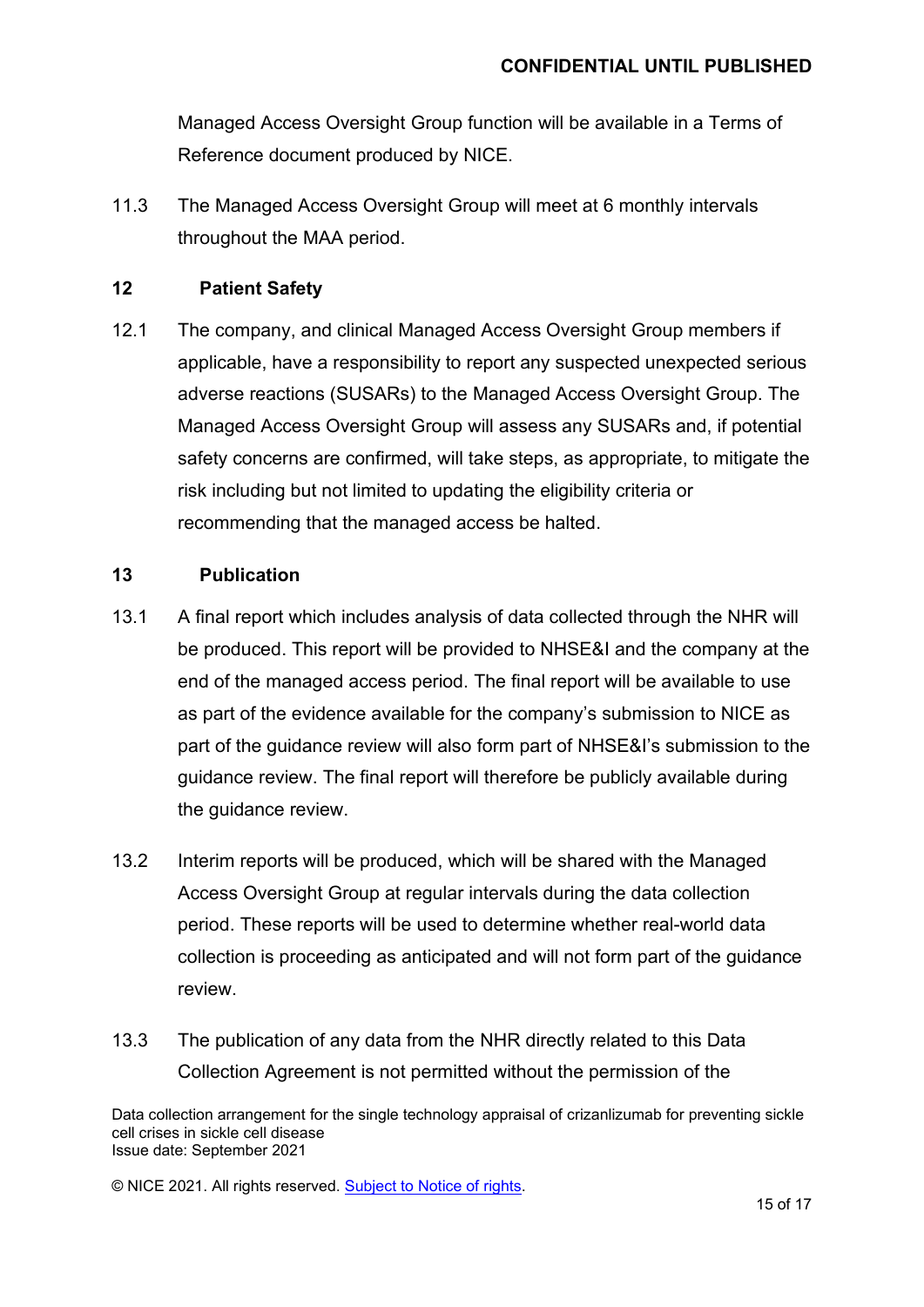Managed Access Oversight Group until after the date of publication of the NICE committee papers (on the NICE website) following the first NICE guidance review committee meeting.

- 13.4 Any draft abstracts or manuscripts related to this Data Collection Agreement must be shared with the Managed Access Oversight Group prior to submission at conferences, in journals or any other publicly available site.
- 13.5 The contribution of all relevant individuals must be acknowledged in any publications regarding the data collection or analyses generated from the data collection arrangement. Authors will need to contact the NICE Managed Access Team for the full list of relevant individuals.

#### **14 Data protection**

- 14.1 Patient data collected as part of this Data Collection Agreement will be managed in accordance with all applicable data protection legislation, including but not limited to the Data Protection Act 2018 and the UK General Data Protection Regulation.
- 14.2 The terms of the Managed Access Agreement relating to data protection, as apply between NHSE&I and the company, shall also apply between the parties to this Data Collection Agreement in relation to the performance of their obligations under this Data Collection Agreement

#### **15 Equality considerations**

15.1 Do you think there are any equality issues raised in data collection?

 $\Box$  Yes  $\boxtimes$  No

15.2 It was highlighted during scoping and during the development of this Data Collection Agreement that sickle cell disease predominantly affects patients from African or African-Caribbean family origin and that some people who

Data collection arrangement for the single technology appraisal of crizanlizumab for preventing sickle cell crises in sickle cell disease Issue date: September 2021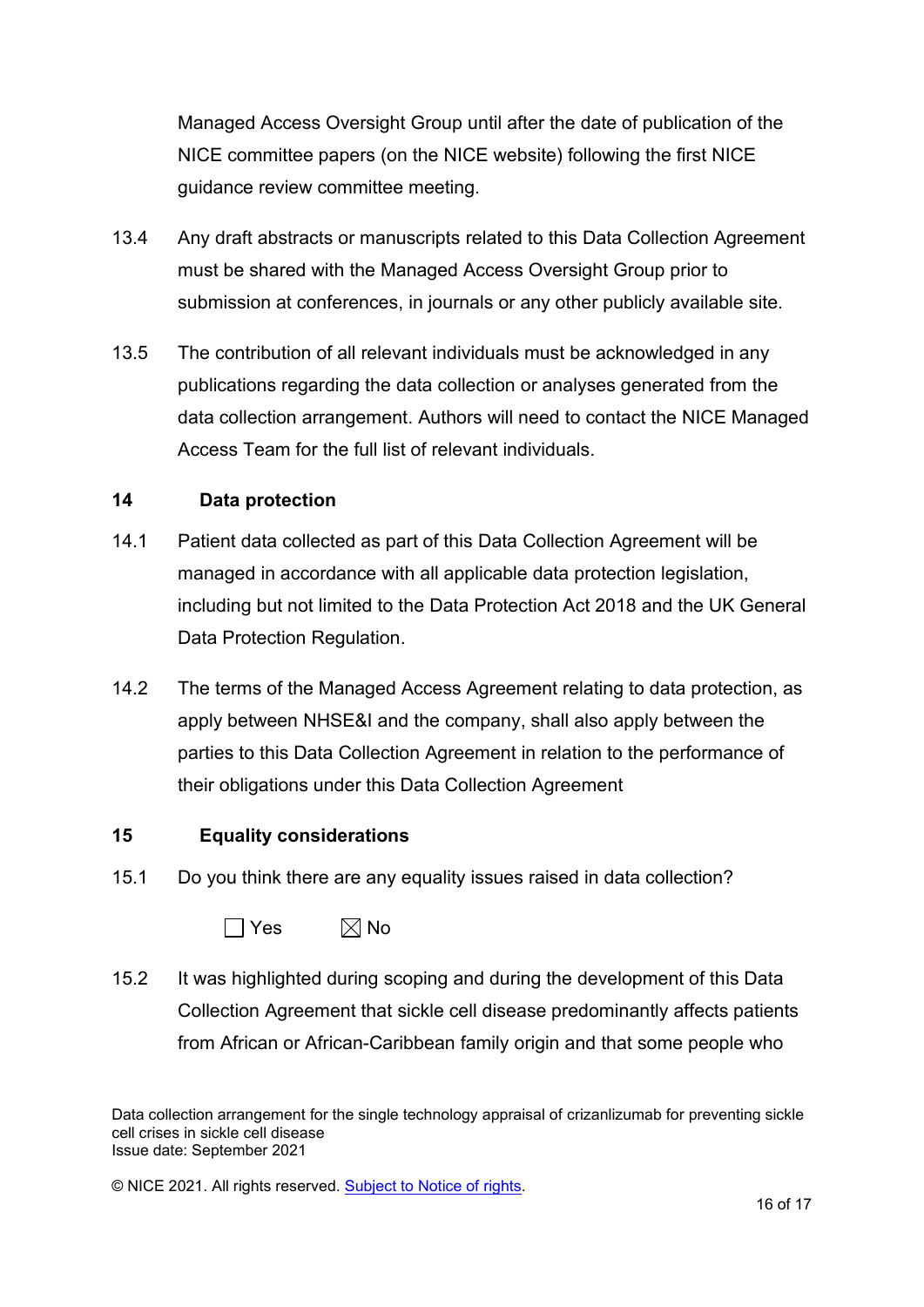receive treatment with crizanlizumab may be less willing to have their data included within the NHR for the purposes of a MAA.

15.3 The MAA will not change the rights on how an individual may access, amend, erase and move their personal data, withdraw their consent and object to or complain about the data that the NHR holds about them. Therefore, a MAA will not make it more difficult for a specific group to access the technology in practice. Further detail on an individual's rights is available on the NHR website.

Data collection arrangement for the single technology appraisal of crizanlizumab for preventing sickle cell crises in sickle cell disease Issue date: September 2021